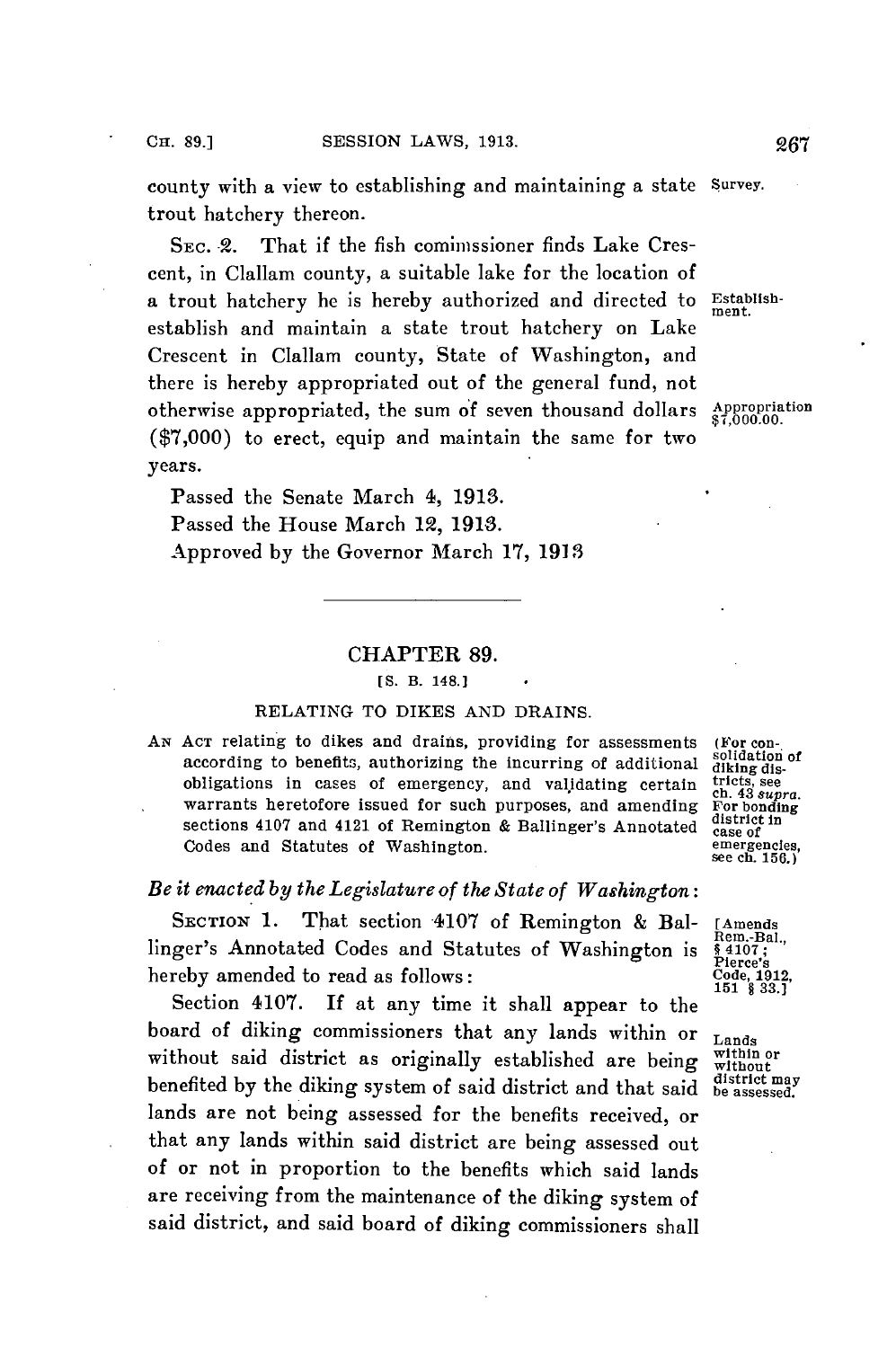determine that certain lands, either within or without the boundaries of the district as originally established, should Assessments be assessed for the purpose of raising funds for the future<br>equalized. maintenance of the diking system of the district, or that the assessments on land already assessed should be equalized **by** diminishing or increasing the same so that said lands shall be assessed in proportion to the benefits received, said commissioners shall file a petition in the superior court Petition in the original cause, setting forth the facts, describing changes. **changes.** the lands not previously assessed and the lands the assessments on which should be equalized, stating the estimated amount of benefits per acre being received **by** each tract of land respectively, giving the name of the owner or reputed owner of each such tract of land, and praying that such original cause be opened for further proceedings for the purpose of subjecting new lands to assessment or equalizing the assessments upon lands already assessed, or both.

Upon the filing of such petition, summons shall issue Service **thereon** and be served on the owners of all lands affected, in the same manner as summons is issued and served in original proceedings, as near as may be, and if such new lands lie -within the boundaries of any other diking district, said summons shall also be served upon the commissioners of such other diking district.

In case any of the new lands sought to be assessed in said proceeding lie within the boundaries of any other diking district, and the diking commissioners of such other district believe that the maintenance of the dike or dikes **Other diking** of such other district is benefiting lands within the district **districts may come in.** instituting the proceedings, said diking commissioners of such other districts shall intervene in such proceedings by petition, setting forth the facts, describing the lands in the district instituting the proceeding which they believe are being benefited **by** the maintenance of the diking system of their district, and praying that the benefits to such lands may be determined and such lands subjected to assessment for the further maintenance of the diking system of their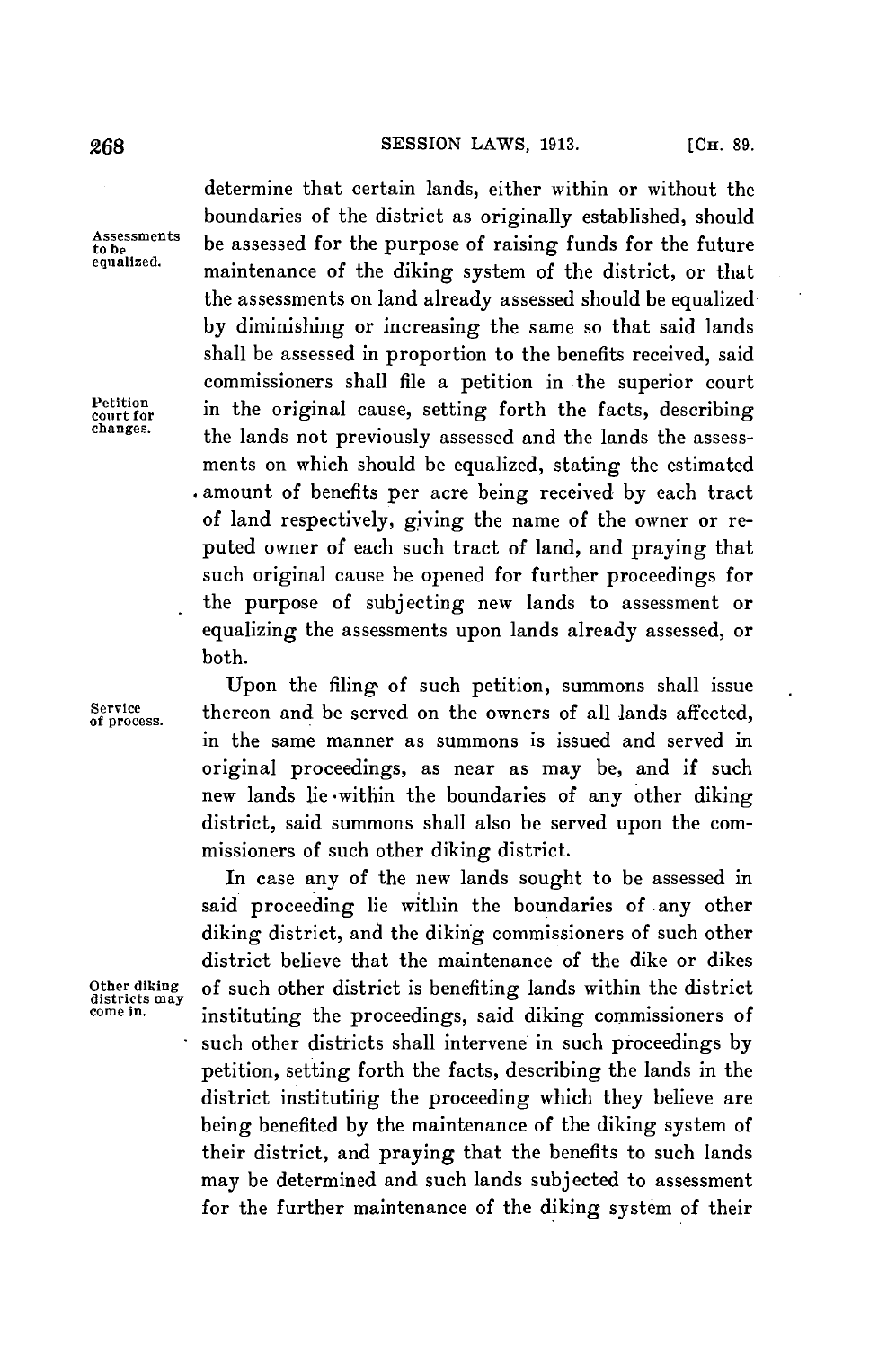district, to the end that all questions of benefits to lands in the respective districts may be settled and determined in one proceeding, and such petitioners in intervention shall cause summons to be issued upon such petition in intervention and served upon the commissioners of the diking district instituting the proceeding and upon the owners of all lands sought to be affected **by** such petition in intervention.

In case the owner of any such new lands sought to be assessed in said proceedings shall be maintaining a private **Private dikes.** dike against salt or fresh water for the benefit of said lands, and shall believe that the maintenance of such private dike is benefiting any lands within or without the district instituting the proceedings, or in case any such new lands sought to be assessed are included within the boundaries of some other diking district and are being assessed for the maintenance of the dikes of such other district, and the owner of such lands believes that the maintenance of the dike or dikes of such other district is benefiting lands included within the district instituting said proceedings, such owner or owners may **by** answer and cross-petition set forth the facts and pray that at <sup>Private</sup><br>the begring upon said potition and grees petition the bang out by crossthe hearing upon said petition and cross-petition the bene-  $\frac{\text{out by cr}}{\text{netition}}$ fits accruing from the maintenance of the respective dikes may be considered, to the end that a fair and equitable adjustment of the benefits being received **by** any lands from the maintenance **of** the various dikes benefiting the same, may be determined for the purpose of fixing the assessments for the future maintenance of such dikes, and may interplead in said proceeding such other diking district in which his lands sought to be assessed in said proceeding are being assessed for the maintenance of the dike or dikes of such other district.

No answer to any petition or petition in intervention **No answer in pleadings** shall be required, unless the party served with summons **required.** desires to offset benefits or to ask other affirmative relief, and no default judgment shall be taken for failure to answer any petition or petition in intervention,'but the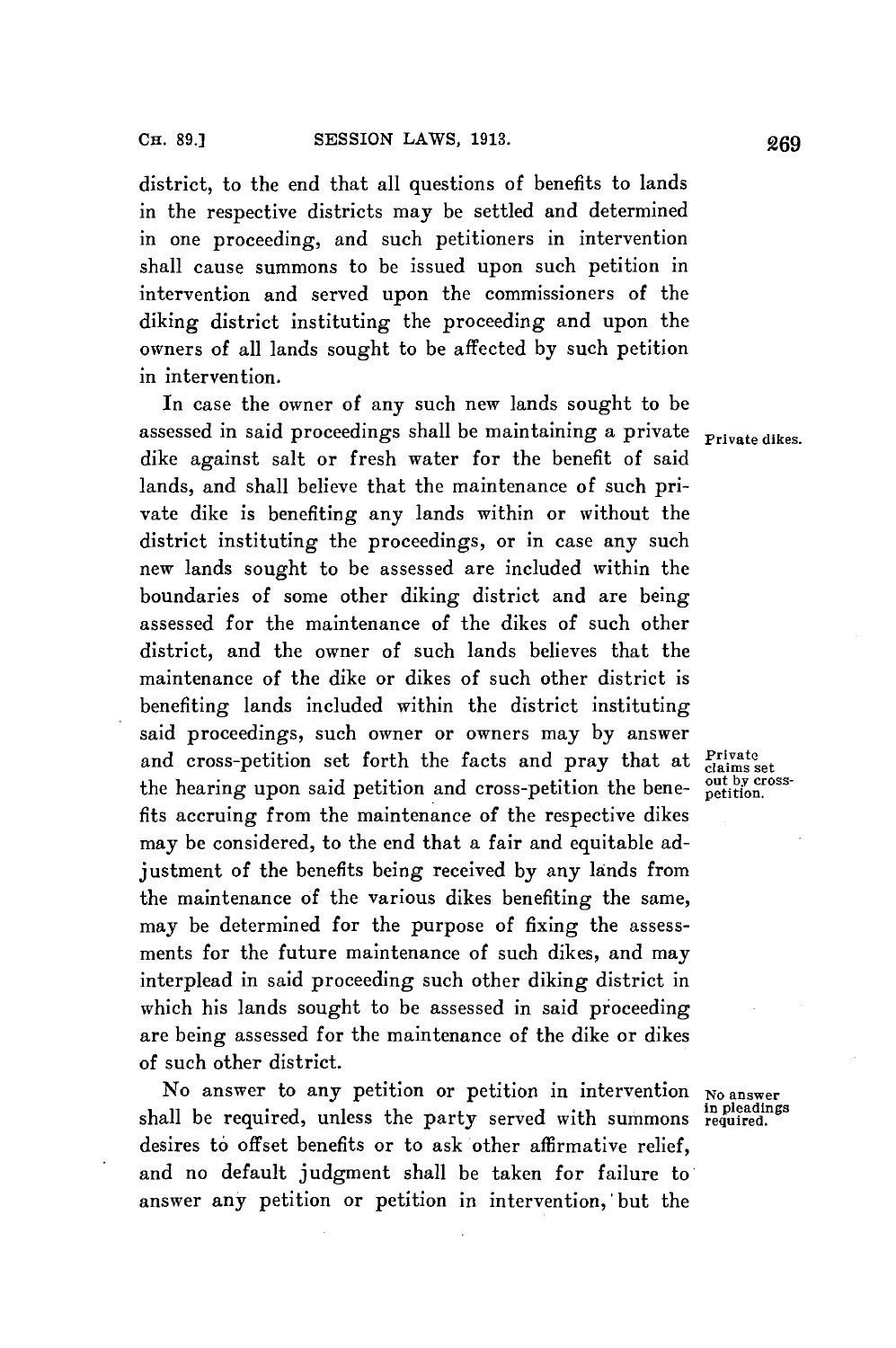petitioners or petitioners in intervention shall be required to establish the facts alleged **by** competent evidence.

Upon the issues being made up, or upon the lapse of time within which the parties served are required to appear Jury im- **by** any summons, the court shall impanel a jury to hear parcess assess and determine the matters in issue, and the jury shall determine and assess the benefits, if any, which the respective tracts of land are receiving or will receive from the maintenance of the dike or dikes to be maintained, taking into consideration any and all matters relating to the benefits, if any, received or to be received from any dike, structure or improvement, and to credit, or charge, as the case may be, to each tract so situated as to effect any other tract or tracts, or having improvements or structures thereon or easements granted in connection therewith effecting any other tract or tracts included in such proceedings, and shall specify in their verdict 'the respective amount of benefits per acre, if any, assessed to each particular tract of land, **by** legal subdivisions. Upon the return of the Verdict. verdict of the jury, the court shall enter its judgment in accordance therewith, as supplemental to the original decree, or in case a petition in intervention be filed **by** the diking commissioners of some other district than that in-Judgment. stituting the proceeding, such judgment to be supplemental to all such original decrees, and thereafter, all assessments and levies for the future maintenance of any dike or dikes described in said judgment shall be based upon the respective benefits determined and assessed against the respective tracts of land as specified in said judgment. Every person or corporation feeling himself or itself Appeals. aggrieved **by** any such judgment may appeal to the supreme court within thirty days after the entry thereof, and such appeal shall bring before the supreme court the propriety and justness of the verdicts of the jury in respect to the parties to the appeal. No bonds shall be allowed on such appeals. Nothing in this section contained shall be construed as affecting the right of diking districts to consolidation in any manner provided by law.